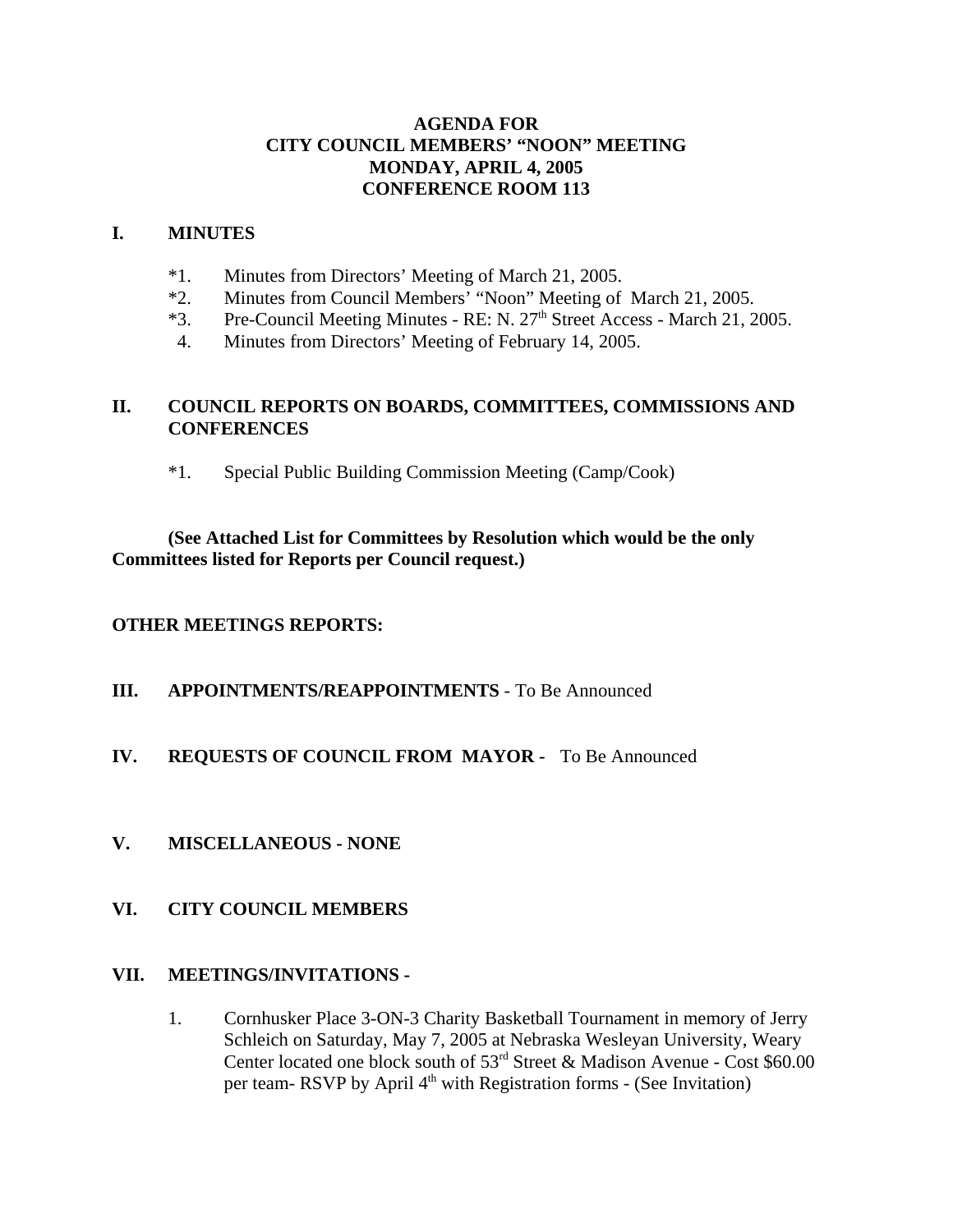- 2. The Foundation for Lincoln City Libraries proudly presents.... The Dick Cavett Show-Live In Lincoln! on Thursday, April 21, 2005 - At Embassy Suites Downtown Lincoln-(See Attachment-will receive formal invitation)
- 3. E-Mail Invitation-Voting Rights Act Project- On Thursday, April 14, 2005 from 7:00 p.m. to 8:30 p.m. at the Champions Club, 707 Stadium Drive, two "Living Legends" of the voting rights campaign in Selma, Alabama-Rev. C.T. Vivian and Ms. Joanne Bland will be here to share their experiences in that campaign and discuss its crucial link to the introduction and passage of the VRA.-

#### ALSO:

- 4. On Monday, April 18, 2005 at 7:00 p.m., at the Nebraska Union,  $14<sup>th</sup> \& R$  Streets - There will be a panel discussion focusing on the following questions: "What is the legacy of the Voting Rights Act of 1965?" "Where are we at today with voting rights in the U.S.?"- This panel will feature prominent legal scholar Sam Issacharoff, from Columbia University; Michael Pitts, Department of Justice; D'Andra Orey, UNL Political Science Department - (See Invitation-#3 & #4 on the same E-Mail)
- 5. E-Mail Invitation Citizens for Quality Parks and Trails Meeting to formulate strategy and organize our effort to preserve and protect our cherished parks and trails. On Saturday, April 2, 2005 at the Ault Pavilion in Antelope Park from 9:00 a.m. to 11:00 a.m. - (See Invitation)
- 6. E-Mail Invitation-The project to redesign and replace the Harris Overpass-the viaduct that carries "O" Street over the railroad yards from  $3<sup>rd</sup>$  to  $9<sup>th</sup>$  Streets... is under way. Drop in at these informational centers on **April 6<sup>th</sup> OR April 7<sup>th</sup>** -Wednesday, April 6<sup>th</sup> from 11:30 a.m. to 6:30 p.m. at Sinclair Hille Architects, 700 "Q" Street (in the Haymarket) **OR Thursday, April 7th** from 11:30 a.m. to 6:30 p.m. at Associated Builders & Contractors (ABC), 830 Westgate Blvd. (off Sun Valley Boulevard) -(See E-Mail Invitation)
- 7. Letter of Invitation from Corrie Kielty-Wesely, Director of Operations, St. Monica's Behavioral Health Services for Women, The Lancaster County Substance Abuse Action Coalition (SAAC) invites you to a breakfast on Tuesday, May 10, 2005 from 7:00 a.m. to 8:30 a.m. at The Cornhusker Hotel - RSVP by May 3rd to Corrie Kielty-Wesely at 441-3754 or by E-Mail -(See Letter of Invitation)
- 8. The TeamMates Mentoring Program of Lincoln Public Schools will be hosting the One Hour Walk-A-Thon on Sunday, April 17, 2005 from 12:45 p.m. to 2:00 p.m. at Seacrest Field - It costs \$15.00 per walker and kids under twelve walk for free! - (See E-Mail Invitation)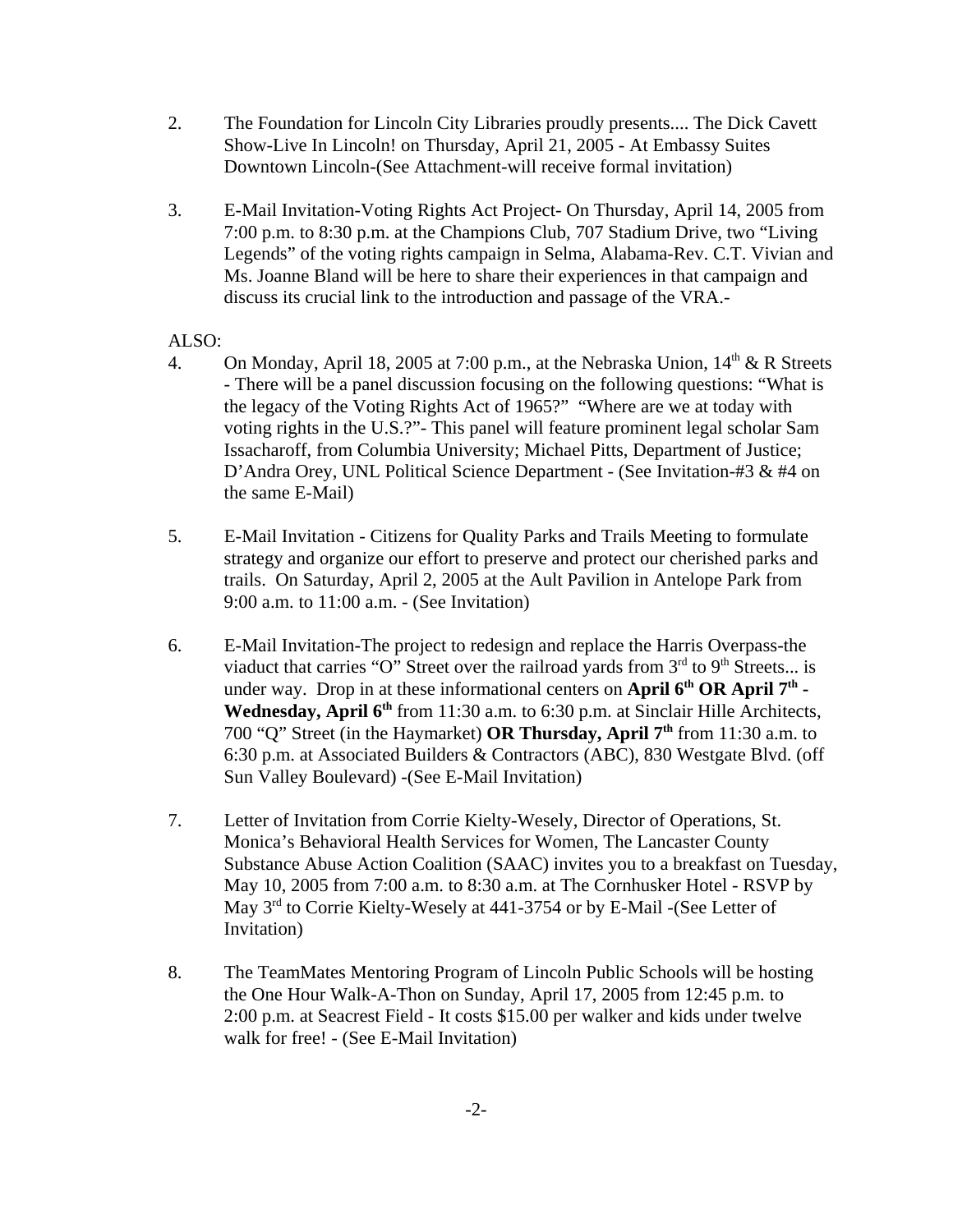9. Invited to attend our official grand opening reception for Madonna ProActive Sports Performance Sports Medicine Training Therapy Clinic- Wednesday, April 13, 2005 from 5:00 p.m. to 7:00 p.m. at 2801 Pine Lake Road - Short Program presented at 5:30 p.m. - Lori Paulsen at 483-9572 - (See Invitation)

**VIII. ADJOURNMENT**

# **\*HELD OVER FROM MARCH 28, 2005.**

ca040405/tjg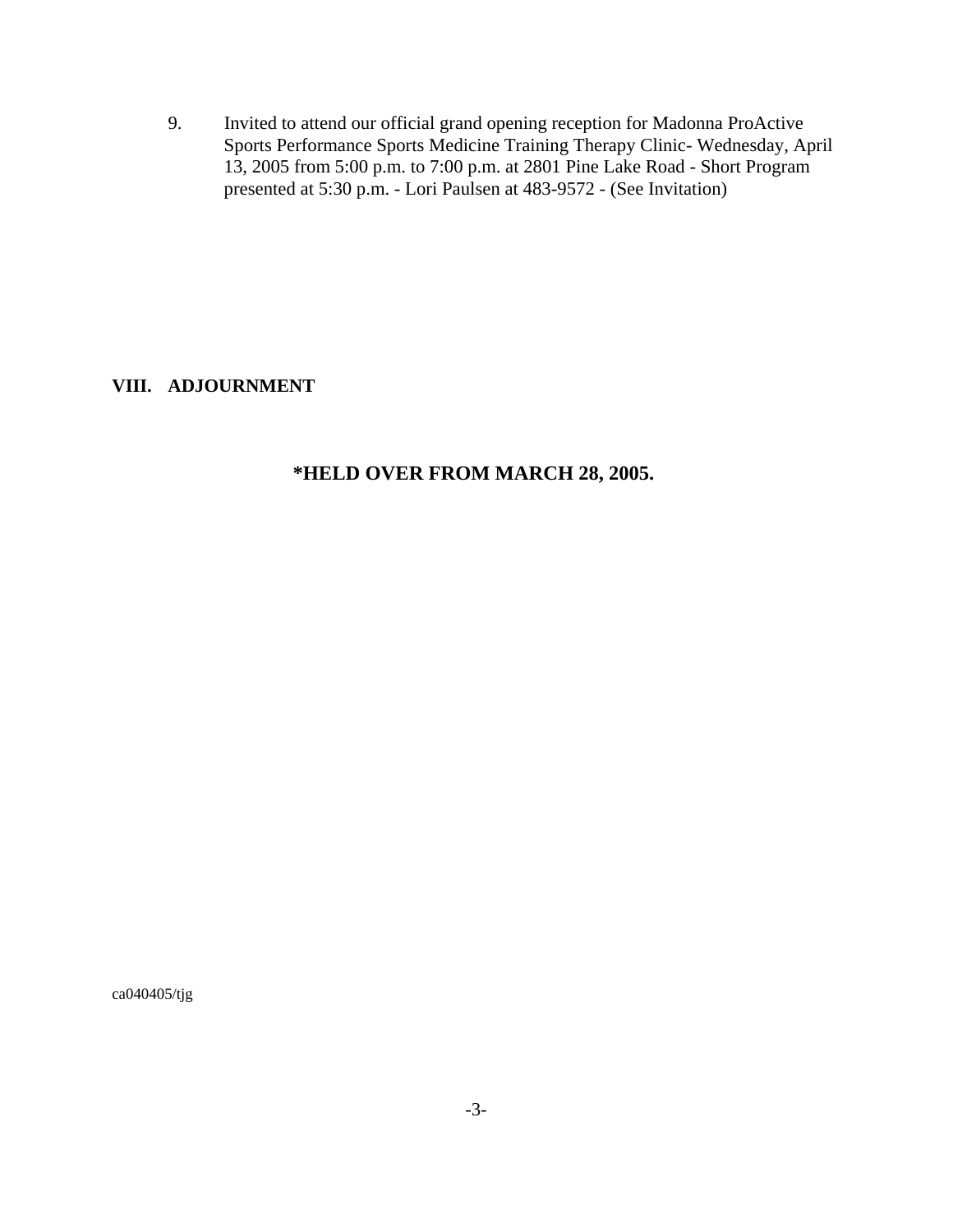# CITY COUNCILS' COMMITTEES BY RESOLUTION MARCH, 2005

| Community Development Task Force (A-81730)<br>$(12-06-04)$ $(A83108)$<br>$9 - 30 - 02$  | $\overline{GF}$<br>TW(Unexpired) | 3 YR                    | $08-31-05$             |
|-----------------------------------------------------------------------------------------|----------------------------------|-------------------------|------------------------|
| <b>Railroad Transportation Safety District</b><br>$(08-30-04)$<br>$(A-82950)$           | <b>GF</b><br>JC/KS               | 1 YR<br>$\zeta$ $\zeta$ | $08-31-05$             |
| Public Building Commission (8-16-04) (A-82918) JC<br>$(8-27-01)$ $(A-81065)$ JON        |                                  | 4 YR.<br>4 YR.          | 08-01-07<br>$08-01-05$ |
| Parks & Recreation Advisory Board                                                       | <b>JC</b><br>$(A-82166)$         | 3 YR.                   | $04-17-06$             |
| Board of Health<br>$(A-81470)$ KS                                                       |                                  | 3 YR                    | $04 - 15 - 05$         |
| District Energy Corporation (A-83107)<br>$12 - 06 - 01$                                 | <b>KS</b>                        | 2 YR                    | $12 - 31 - 06$         |
| Multicultural Advisory Committee<br>$10 - 14 - 02$                                      | AM<br>$(A-81758)$                | 3 YR                    | $09-18-05$             |
| Joint Budget Committee 04-12-04 (A-82699)<br>08-30-04 (A-82951)                         | TW<br>AM                         | 2 YR<br>2 YR            | $08-31-05$<br>08-31-06 |
| +Internal Auditing Review Committee (A-79552)<br>$(A-80930)$                            | <b>JON</b><br><b>GF</b>          |                         | +Unlimited Terms       |
| Utility Billing Check-Off Program Board<br>(Lincoln Cares)<br>08-30-04<br>$(A - 82949)$ | TW                               | 1 YR                    | $08-31-05$             |

| JON - Jon Camp           | GF - Glenn Friendt |
|--------------------------|--------------------|
| JC - Jonathan Cook       | KS - Ken Svoboda   |
| AM - Annette McRoy       | TW - Terry Werner  |
| <b>PN</b> - Patte Newman |                    |

Commreso2005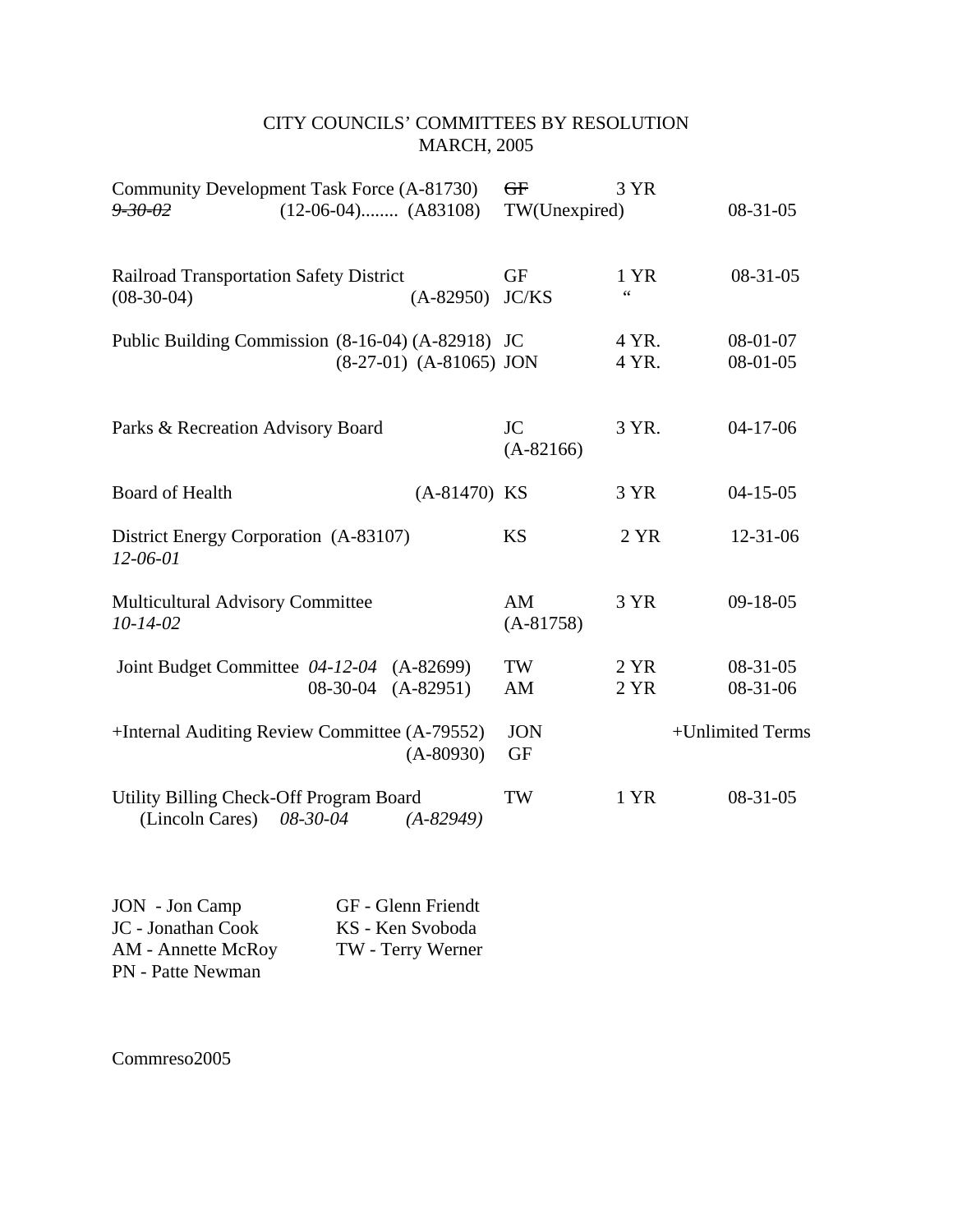# **MINUTES CITY COUNCIL MEMBERS' "NOON" MEETING MONDAY, APRIL 4, 2005** *CONFERENCE ROOM 113*

*Council Members Present:* Terry Werner, Chair; Ken Svoboda, Vice-Chair; Jon Camp, Jonathan Cook, Glenn Friendt, Annette McRoy, Patte Newman; ABSENT: None

*Others Present:* Mark Bowen, Ann Harrell, Rick Hoppe, Mayor's Office; Dana Roper, City Attorney's Office; Joan Ray, Council Staff; Deena Winter, Lincoln *Journal Star* representative; Michael Srongemeyer, 10/11 News representative

## **I. MINUTES**

- 1. Minutes from Directors' Meeting of March 21, 2005.
- 2. Minutes from Council Members' "Noon" Meeting of March 21, 2005.
- 3. Pre-Council Meeting Minutes RE: N. 27<sup>th</sup> Street Access March 21, 2005.
- 4. Minutes from Directors' Meeting of February 14, 2005.

Mr. Werner requested a motion to approve the above-listed minutes. Ken Svoboda moved approval of the minutes by acclamation. Annette McRoy seconded the motion, which carried by unanimous consent of the Council Members.

# **II. COUNCIL REPORTS ON BOARDS, COMMITTEES, COMMISSIONS AND CONFERENCES**

1. SPECIAL PUBLIC BUILDING COMMISSION MEETING (Camp/Cook) Mr. Cook reported that there were two items on the Agenda. One was the bonds that the Council passed and that will be coming back to us with a recommendation on whether or not to proceed. The other was an Executive Session discussion which ended in a 5-0 vote on the issue. That issue will be stated in the minutes of the meeting.

OTHER MEETINGS: Ms. Newman commented that, since all of her committees were removed from the "report list", she had several reports for the "Other Meetings" portion of the Agenda. The Homeless Coalition met and had done a "point in time" count on January  $26<sup>th</sup>$ . The total homeless Supportive Services count is 2858. Of that, about 1455 are classified as "On the Street, Transitional Housing, and Total Shelter." The remaining number of people are categorized under "Supportive Services".

Ms. Newman continued, reporting that, at the PRT meeting, Danny Walker came to the open microphone and showed some pictures of problems with junk cars in his neighborhood. Ms. Newman wanted Council to be aware that the issue is now a PRT case.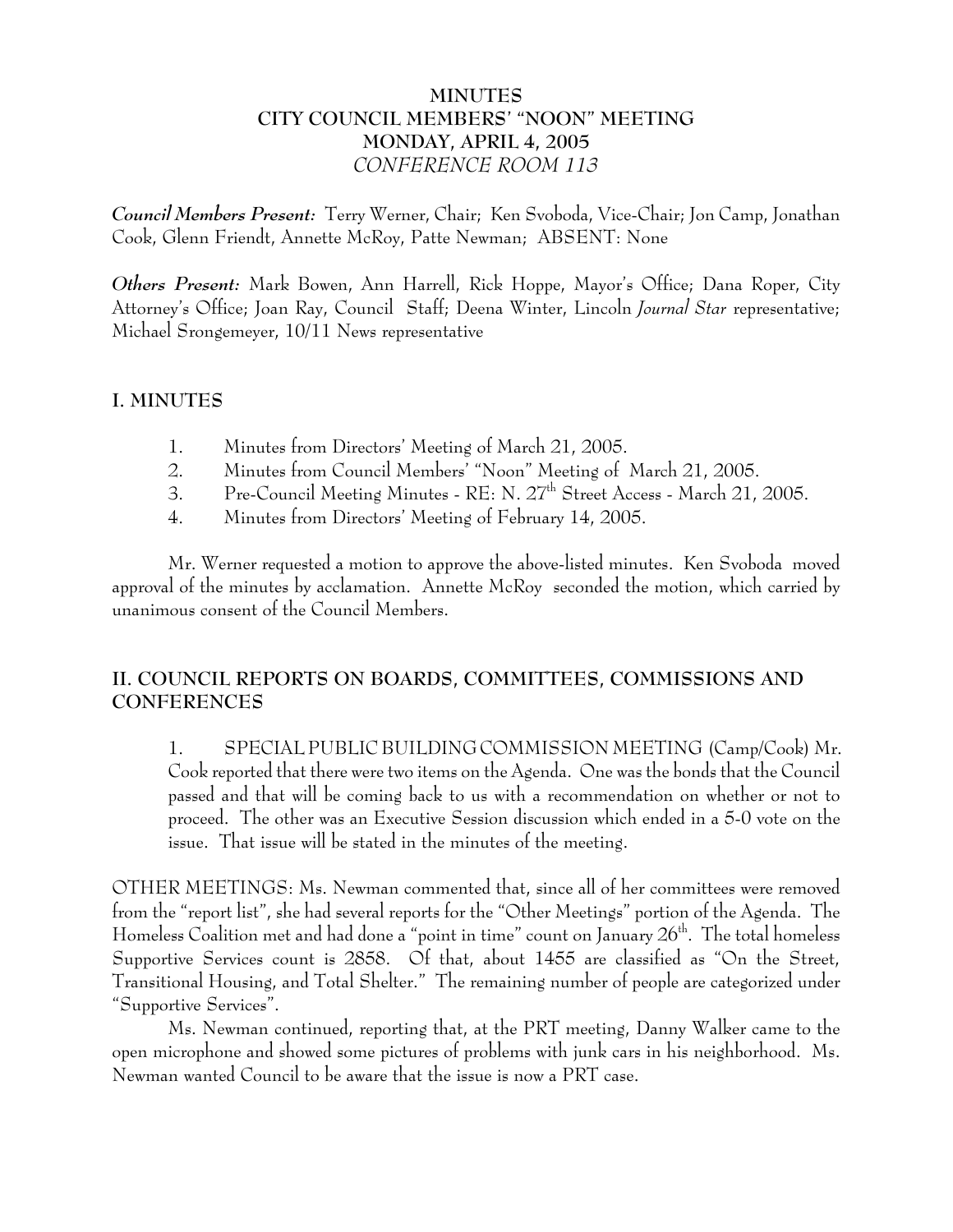**III. APPOINTMENTS/REAPPOINTMENTS** - Mr. Hoppe noted that there was nothing to report at this point. Mr. Werner welcomed Mr. Hoppe to his first "Noon" meeting as a staff member. [Mr. Hoppe has assumed the duties formerly assigned to Ms. Corri Kielty in the Mayor's Office]

**IV. REQUESTS OF COUNCIL FROM MAYOR -** Mr. Bowen stated that Debbie would be rescheduling the Council Members' meetings that had been postponed last week. One of the things we'll be addressing, in addition to the budget issues, will be the RUTS program and how to proceed with that as we start to get the County and City Attorney's Offices together on the JPA.

Mr. Bowen stated that Mr. Hoppe had an update on the State Legislation and the Administrations stand on legislative issues of importance to the City. Mr. Hoppe commented that the time left in the Legislative session is growing short. This means that they will not address anything that has not been selected as a priority bill by a Senator or a Committee. Mr. Hoppe explained that those bills have been **`bolded'** on the hand-out material, noting that this handful of bills will be the ones addressed for the remainder of the session.

Ms. McRoy asked if, when the Legislature had given First Round approval to a bill - would that mean that it is fairly certain to pass? Mr. Hoppe answered that it would depend on whether or not it was a priority bill. Priority bills come first and as the session nears its end, they start prioritizing. General File is the file where, if it passes without much `to-do', yes, the bill will probably pass. But, if it hasn't been designated as a priority bill, it will probably be taken up next year.

Mr. Cook asked about LB48, [Change Provisions Relating to the State Natural Gas Regulation Act] noting that Omaha is very opposed to this bill; but as Lincoln does not have a municipal gas utility, he wondered if Omaha would be the only entity effected by this? Mr. Bowen stated that it is the *main* entity effected by the bill. He added that it is really an internal fight between MUD and Aquila, explaining that Lincoln really has no direct interest in the bill.

Mr. Cook also had a question regarding LB645 [Prohibit an Agency or Political Subdivision of the State from Providing Certain Telecommunications Services]. He noted that the bill is more directly related to things that the Council was, at one time, interested in....though at this point Lincoln has little involvement in those services. He observed that this bill would lock Lincoln out from any participation in the future. Mr. Friendt added that it would have the same effect on LES. Mr. Werner asked if the bill were directed at LES? Mr. Bowen stated that it was not solely directed at LES, noting that NPPD is just as active in telecommunications services.

**V. MISCELLANEOUS -** Mr. Werner noted that the Council had received the list of Committees by Resolution and thanked staff for providing that information. He stated that Council would take the committee assignments and re-assignments under consideration after the upcoming elections. [This has been scheduled for the June  $6<sup>th</sup>$  Council Members' "Noon" meeting].